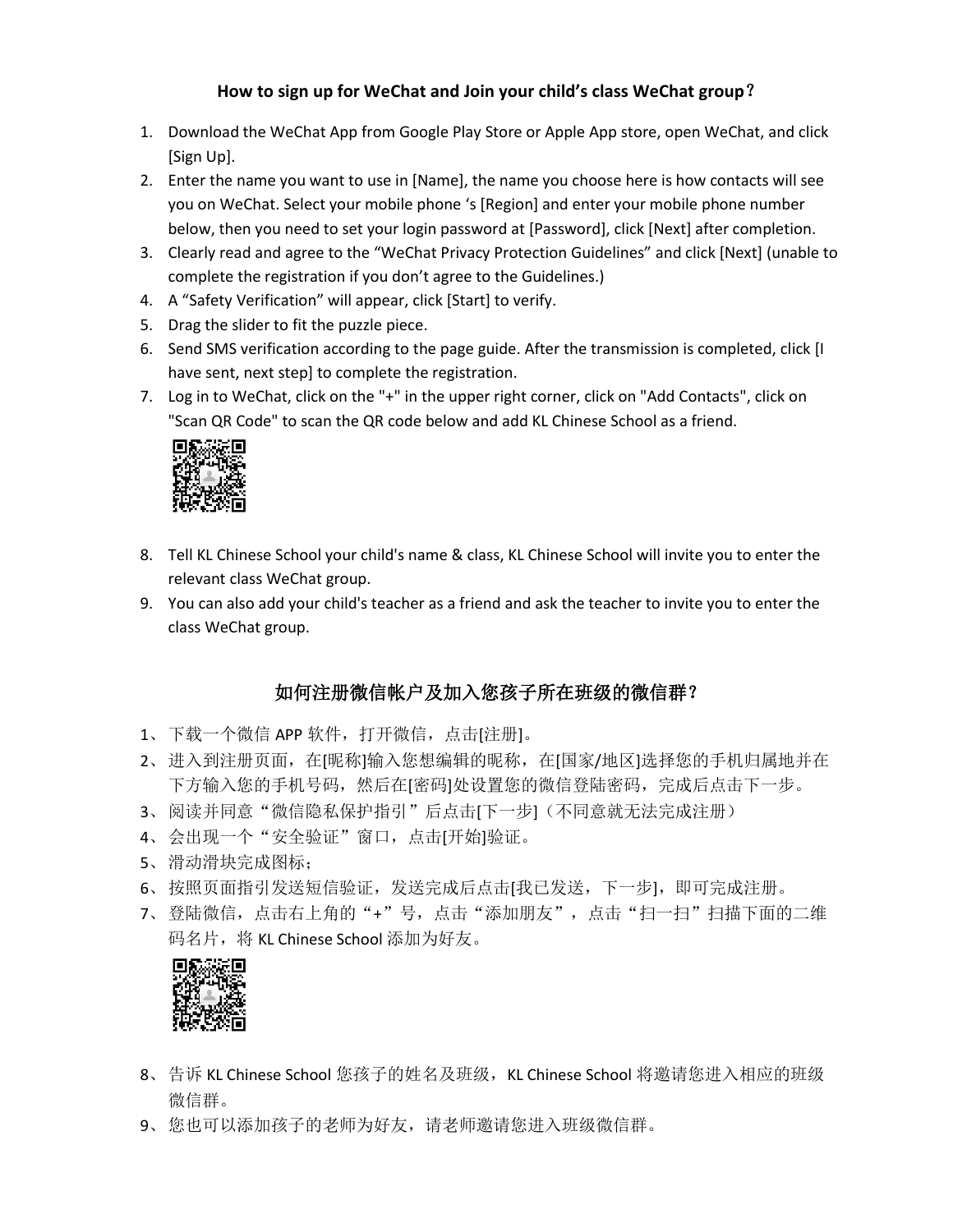

# kuei luck chinese school 快樂中文學校

195-05 69th Ave., Fresh Meadows, NY 11365 tel 718.679.9908 | fax 718.736.8588 | www.kueiluck.com/chinese

## **Regulation of WeChat Class Group**

In order to support our teachers, parents and their children to learn Chinese, Kuei Luck Chinese School has just completed the application process with WeChat Group for every level and class. The purpose of this group chat is so that we are able to conveniently share information and resources that are related to the Chinese school. The WeChat Class Group is used specifically for our students to submit their listening and oral homework.

Starting October 20, 2018, teachers will begin to invite the child's parent to your WeChat Class Group. The following is the Regulation of WeChat Class Group by Kuei Luck Chinese School.

Firstly, The WeChat Class Group should be used for the communication purpose among the course teachers, students, and their parents only.

For example:

- It is for them to share the educational information and resource.
- It is for students to submit their listening/oral homework to their teachers.
- It is for the teacher to explain the homework questions and collect/check students' listening/oral homework.
- It is also for the parents to discuss the homework questions, share their experience and any other suggestion to help their child/children learn Chinese at home, and anything related to learning this language.

Secondly, in the WeChat Class Group, we should communicate with respect and patience. We should always be an active listener and express ourselves professionally so that others can better understand us. Please be courteous and mindful when messages are sent. No messages should be sent between 9pm-9am. Be patient and don't expect an immediate response.

Finally, please do not use WeChat Class Group for any other purpose that is beyond learning the Chinese language. We anticipate that the applying the WeChat Class Group will be beneficial for our communication and interaction. We hope it will bring enthusiasm and prosperity to our growing Kuei Luck family. We also appreciate your cooperation, support and contribution. Thank you.